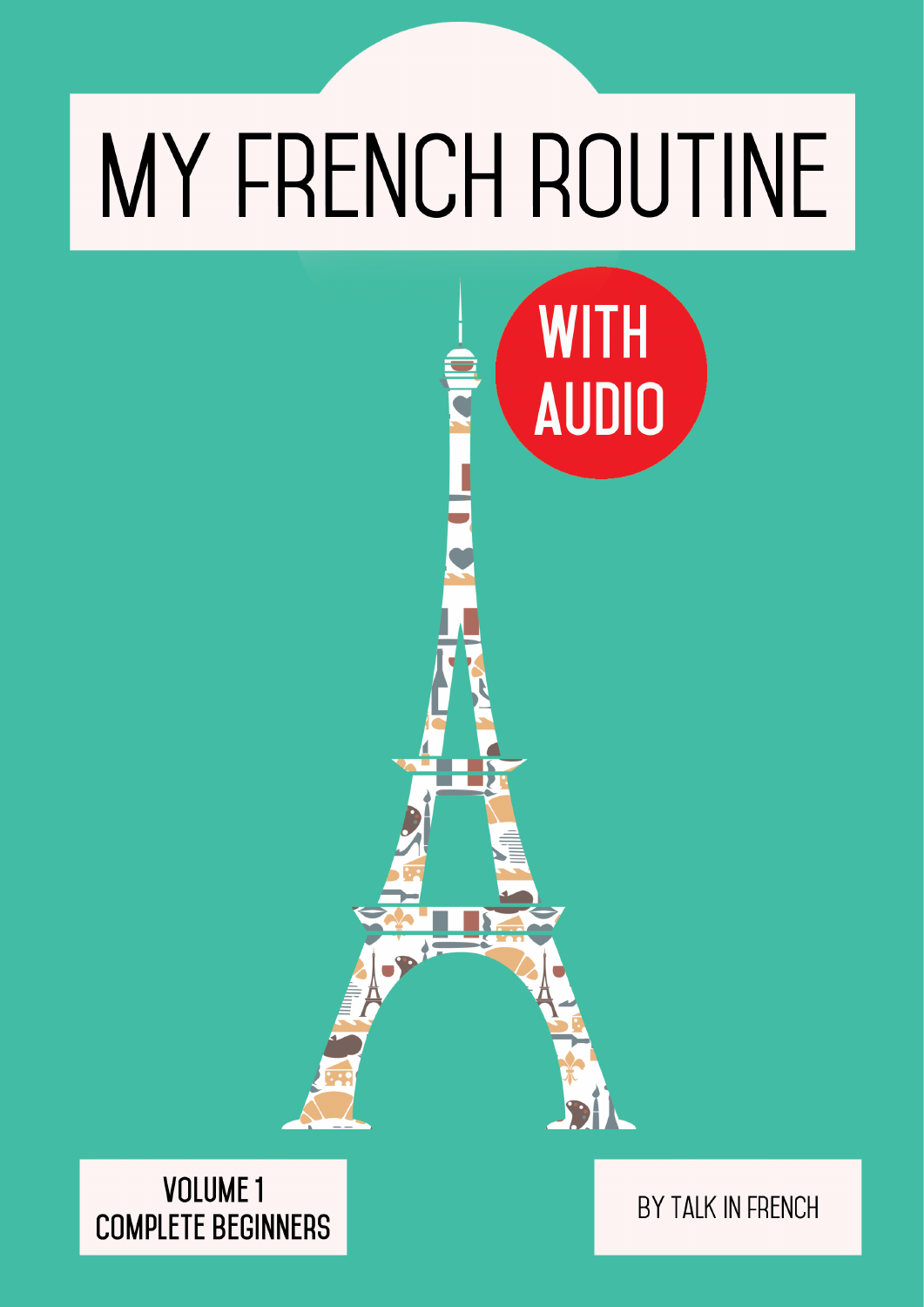## **CONTENTS**

| <b>Introduction</b>                                                 | 3   |
|---------------------------------------------------------------------|-----|
| <b>Week 1, Day 1: Vocabulary: Basic Greetings</b>                   | 5   |
| Week 1, Day 2: Pronunciation and the Verb Être (to be)              | 16  |
| Week 1, Day 3: Vocabulary: Person in the family                     | 22  |
| Week 1, Day 4 : Family                                              | 32  |
| Week 1, Day 5: Conjugating Verbs, 1st Group (er)                    | 40  |
| <b>WEEK 1: Recap</b>                                                | 49  |
| Week 2, Day 1 : Definite/Indefinite Articles                        | 54  |
| Week 2, Day 2 : Fruits                                              | 62  |
| Week 2, Day 3 : Passé Composé (Compound Past Tense) and Time        | 67  |
| Week 2, Day 4 : Perfect Tense with "être"                           | 75  |
| <b>Week 2, Day 5: Placement of Adjectives</b>                       | 83  |
| <b>WEEK 2: Recap</b>                                                | 89  |
| Week 3, Day 1 : Professions (2nd Part)                              | 93  |
| <b>Week 3, Day 2: Ask Questions</b>                                 | 98  |
| Week 3, Day 3 : List of Useful Verbs                                | 105 |
| <b>Week 3, Day 4: Possessive Adjective</b>                          | 110 |
| Week 3, Day 5 : Most Useful Verbs (Part 2)                          | 116 |
| <b>WEEK 3: Recap</b>                                                | 121 |
| Week 4, Day 1 : Imperfect Tense                                     | 126 |
| Week 4, Day 2: The Perfect Tense vs. The Imperfect Tense            | 131 |
| Week 4, Day 3: Vocabulary Related to Cinema and Movies              | 138 |
| <b>Week 4, Day 4 : Describing People</b>                            | 143 |
| Week 4, Day 5 : More Vocabulary and the 2 <sup>nd</sup> Group Verbs | 149 |
| <b>WEEK 4: Recap</b>                                                | 159 |
| <b>Conclusion</b>                                                   | 164 |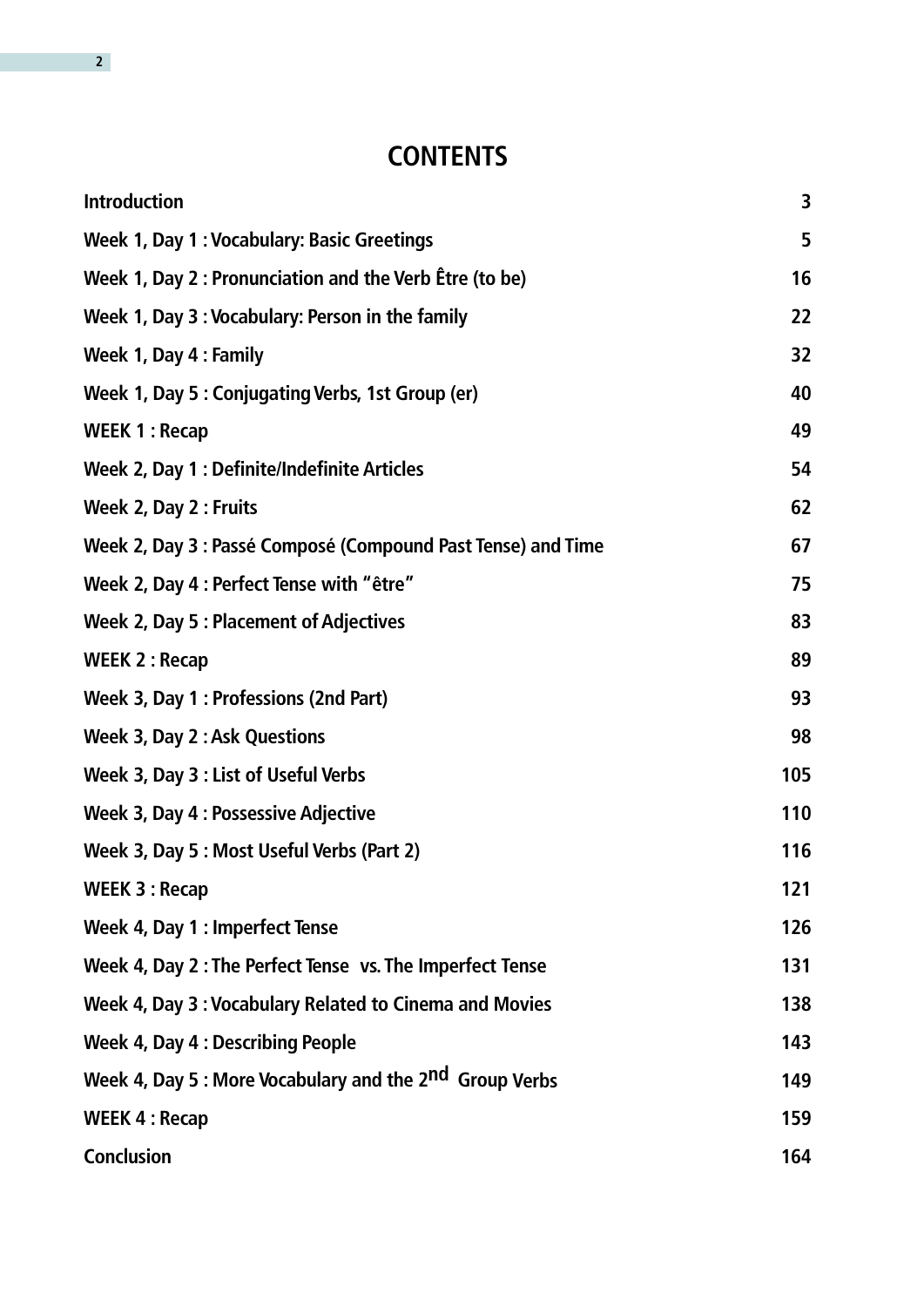## <span id="page-2-0"></span>**Introduction**

So you've decided to teach yourself French. *C'est magnifique!* Contrary to what some people believe, learning French on your own is very achievable. With the right amount of motivation, a healthy learning habit, and the right tools and resources, your dream of speaking French is just around the corner. And, lucky for you, I have just the thing to help you out.

Here is a book that promises to teach you all you need to learn French on your own: **a complete stepby-step learning method to have you speaking French in no time.**

## **How does it work?**

This book is divided into twenty lessons and designed for you to tackle a single lesson each day, five days a week, for four weeks. Each daily lesson consists of the following:

- □ One to three grammar topics
- ❑ Sample dialogue to illustrate grammar points
- ❑ Audio recorded by native French speakers for you to listen to and follow along with
- $\Box$  MP3 guides to help you learn the pronunciations
- ❑ Exercises and practice activities
- ❑ Vocabulary lists
- □ And more!

The lessons are short enough to hold your interest, yet challenging enough to keep you on your toes, leaving you wanting more!

## **What makes this book different?**

There are so many books out there that promise to teach you French. So, what makes you sure you've picked the right one this time?

**The answer is simple: the method itself.**

I have taken the best bits and pieces of what has worked so well for my students in the past and incorporated all of it into a single go-to guide for learning French.

## **A Strong Focus on Listening**

This book is hinged on the idea that listening to intuitive audio material boosts your learning immensely. Unlike regular audiobooks in the market, however, the listening exercises in this book are carefully integrated into daily lessons, ensuring fully maximized learning.

Listen to French conversations that illustrate a grammar topic, follow along and practice your pronunciation of the vocabulary, and get a stronger grasp of your lessons through the audio aids provided.

## **Build a Learning Habit**

If you have visited my website, TalkinFrench.com, or purchased any of my other French language books, you might already be aware of how much I stand behind the idea of building a learning habit. Learning a new language such as French takes a lot of time and effort, and for you to make headway and make things easier as you go along, creating a learning habit is very important.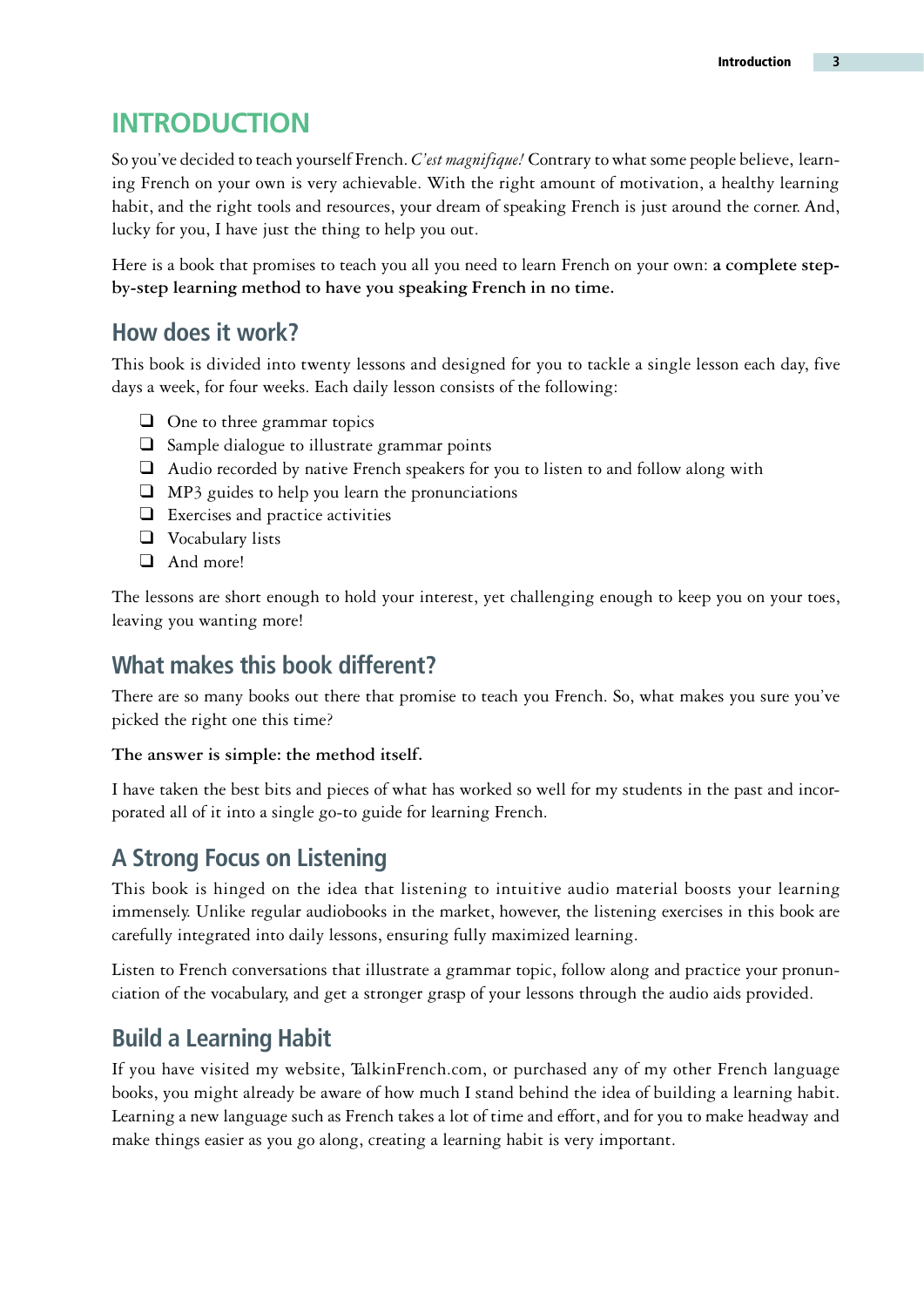This particular framework guides all of my products, and this book is no different. By allotting time to practice each day and doing so consistently over a period of time, learners like you will be able to learn French much more efficiently than doing it in a sporadic manner, regardless of how much time you spend on it.

## **Is this book for you?**

If you are a beginner learner with little to no knowledge of the French language, you are looking at a book that is specially crafted with you in mind. It will also work for people who have studied French years before and want to get back on track. Lastly, it is perfect for learners who prefer learning French on their own and are tired of the incomplete materials available in the market.

## **What can you expect out of this book?**

After a month of studying the lessons five days each week, you should be able to:

- ❑ Convey your ideas in French and be able to speak with an admirable level of confidence and skill;
- □ Become familiar with basic French grammar structures;
- ❑ Have simple conversations in French;
- ❑ Express opinions in French about various topics; and
- $\Box$  Learn a total of 1500 vocabulary words that you can use in your daily conversations.

Excited? Well, buckle up and let's get going!

*Bonne chance*, good luck!

#### **Frédéric BIBARD**

Founder, Talk in French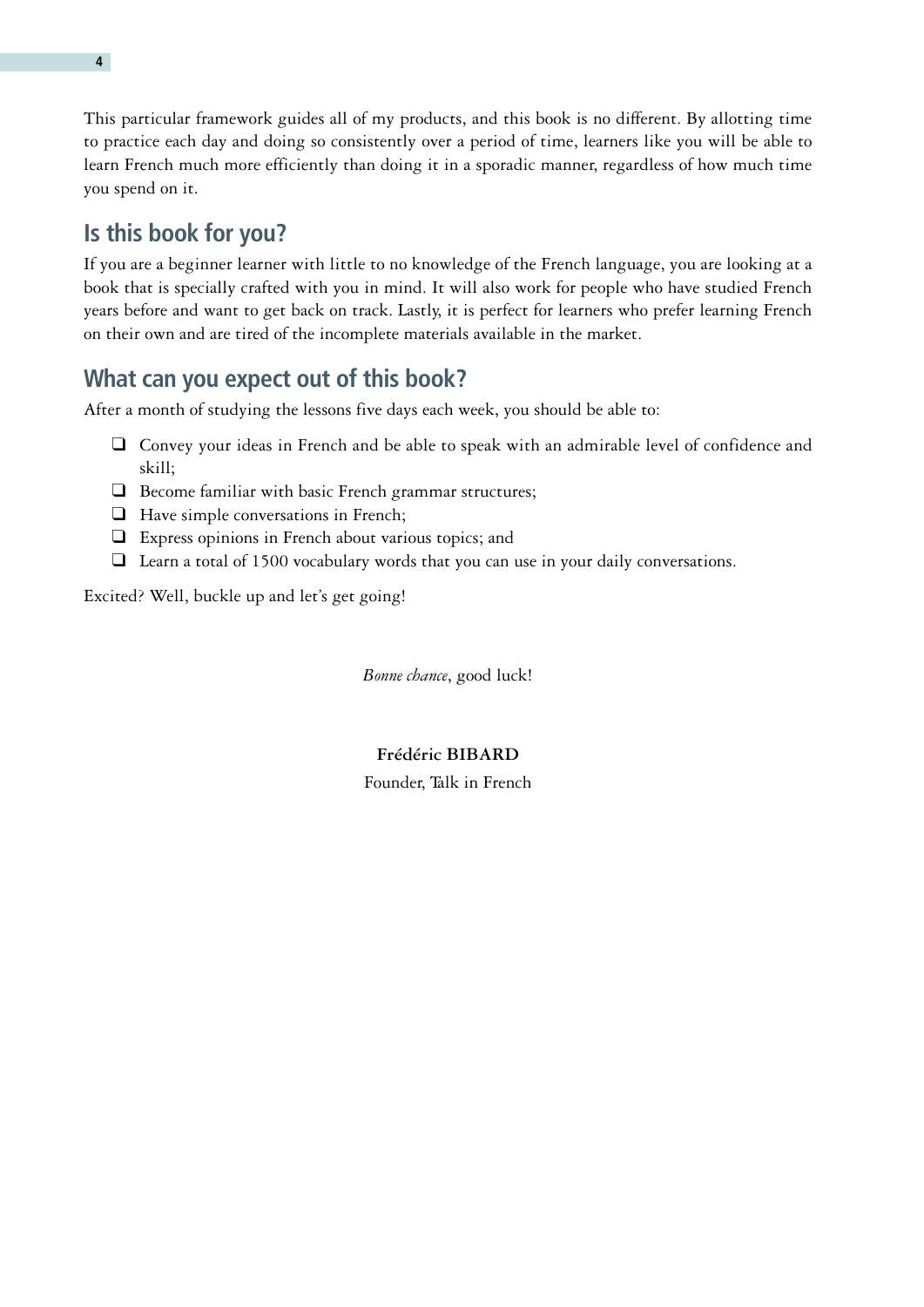# **Week 1, Day 1 :**

<span id="page-4-0"></span>What you will learn today: **Basics of pronunciation and greetings**

## **Vocabulary: Basic Greetings**

## **Listen track 1**

Man: Bonjour, comment ça va ? (Hello, how are you?) Child: Bonjour, ça va bien. Comment allez-vous ? (Good, thanks. How are you?) Man: Je vais bien, merci. (I am good, thank you.) CHILD: Comment vous appelez- vous? (What is your name?) Man: Je m'appelle Monsieur Dupont. Et toi ? (My name is Mister Dupont. And you?) CHILD: Je m'appelle Kévin. (My name is Kevin.) Man: Au revoir, Kévin. (Good bye, Kevin.) Child: A bientôt, Monsieur Dupont ! (See you soon, Mister Dupont!)

Now, let's start with some basic greetings.

## Standard/Formal Greetings

## **Listen track 2**

When greeting someone during the day, you would usually say "*Bonjour*," which means "Good Day"; if it is evening, you can say "*Bonsoir*," which means "Good Evening."

There are a few ways to say goodbye, the most common being "*Au revoir*," which means "See you again." You can use this phrase any time of day. You can also use the following phrases at different times of the day:

- ❑ In the morning, you could say "*Bonne journée*," which means "Have a good day."
- ❑ In the afternoon, you could say "*Bon après-midi*," which means "Have a good afternoon."
- ❑ In the evening, you could say "*Bonne soirée*," which means "Have a good evening."
- ❑ At bedtime, you would usually say "*Bonne nuit*," which means "Good night" in the same way that we mean it in English.

## Informal Greeting

If that seems a little too complicated, then you could just say "*Salut*!" This is an informal greeting that means "Hello," but can be used to say "Goodbye" as well, plus you can use it at any time of the day. However, it is a good idea to learn the various greetings and be able to say them

accurately in French, especially if you will be conversing with people you do not know very well. It is simply polite to use more formal greetings; "*Salut*" is really only something you should use with friends or in informal situations -- i.e., not with your boss!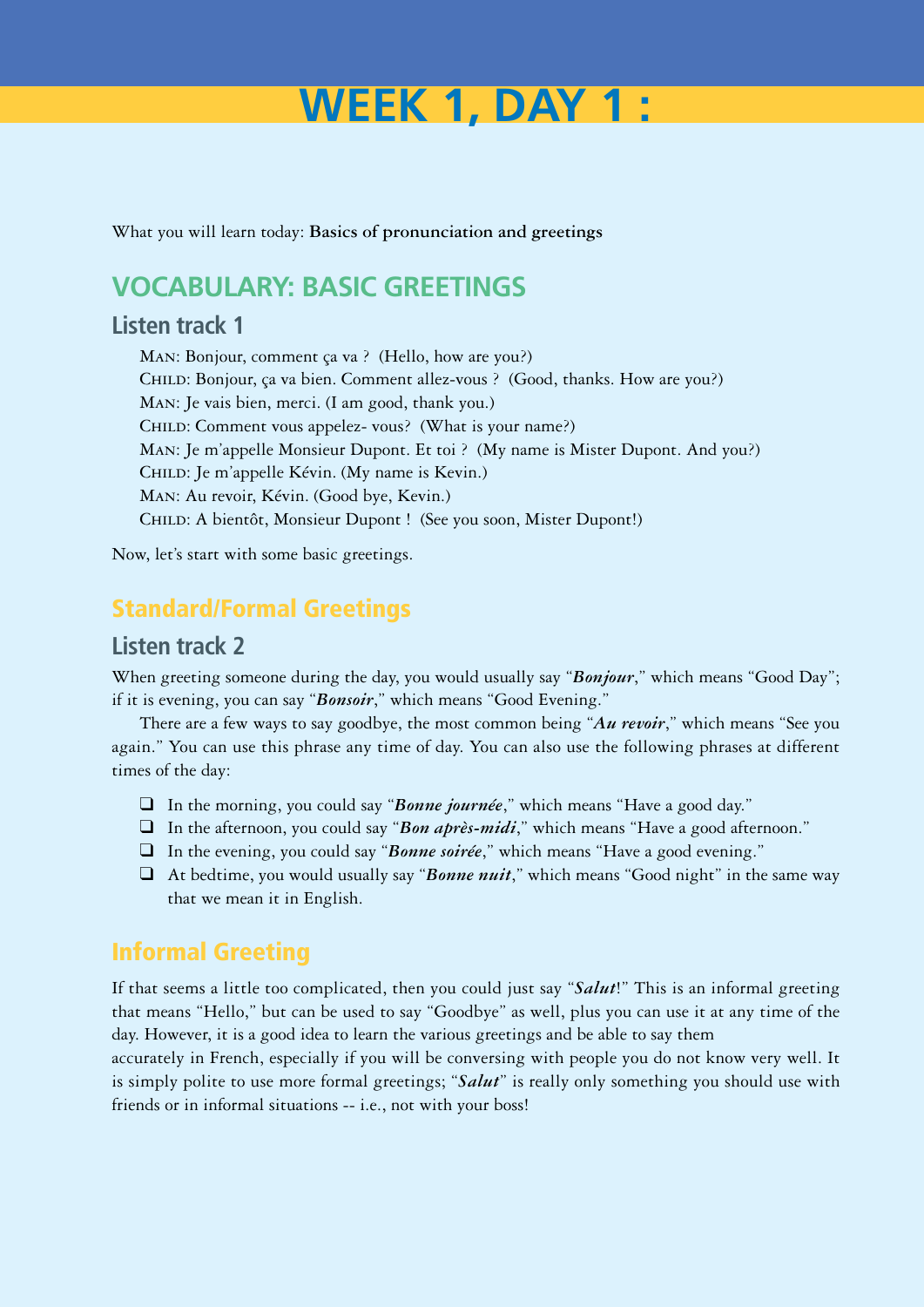## <span id="page-5-0"></span>Listening and Practice

## **Listen track 3**

- ❑ *Bonjour*
- ❑ *Bonsoir*
- ❑ *Au revoir*
- ❑ *Bonne journée*
- ❑ *Bon après-midi*
- ❑ *Bonne soirée*
- ❑ *Bonne nuit*

After greeting someone, you may wish to continue the conversation. There are two questions you will usually ask. Here is the first:

## **Listen track 4**

❑ Asking how someone is doing. There are two ways to ask this question; your choice will depend on whether it is a formal or informal situation.

#### **Formal way:**

Question: "*Comment allez-vous*?" Answer: "*Je vais bien, merci*" (I am good, thank you)

#### **Informal way:**

Question: "*Comment ça va*?" Answer: "*ça va bien, merci*." (Good, thanks)

❑ Next, you might ask the person's name, if you do not know him or her.

Question: "*Comment tu t'appelles?*" (informal) "*Comment vous vous appelez?*" (formal)

Answer: "*Je m'appelle (your name), et toi?*" ("et toi" means "and you")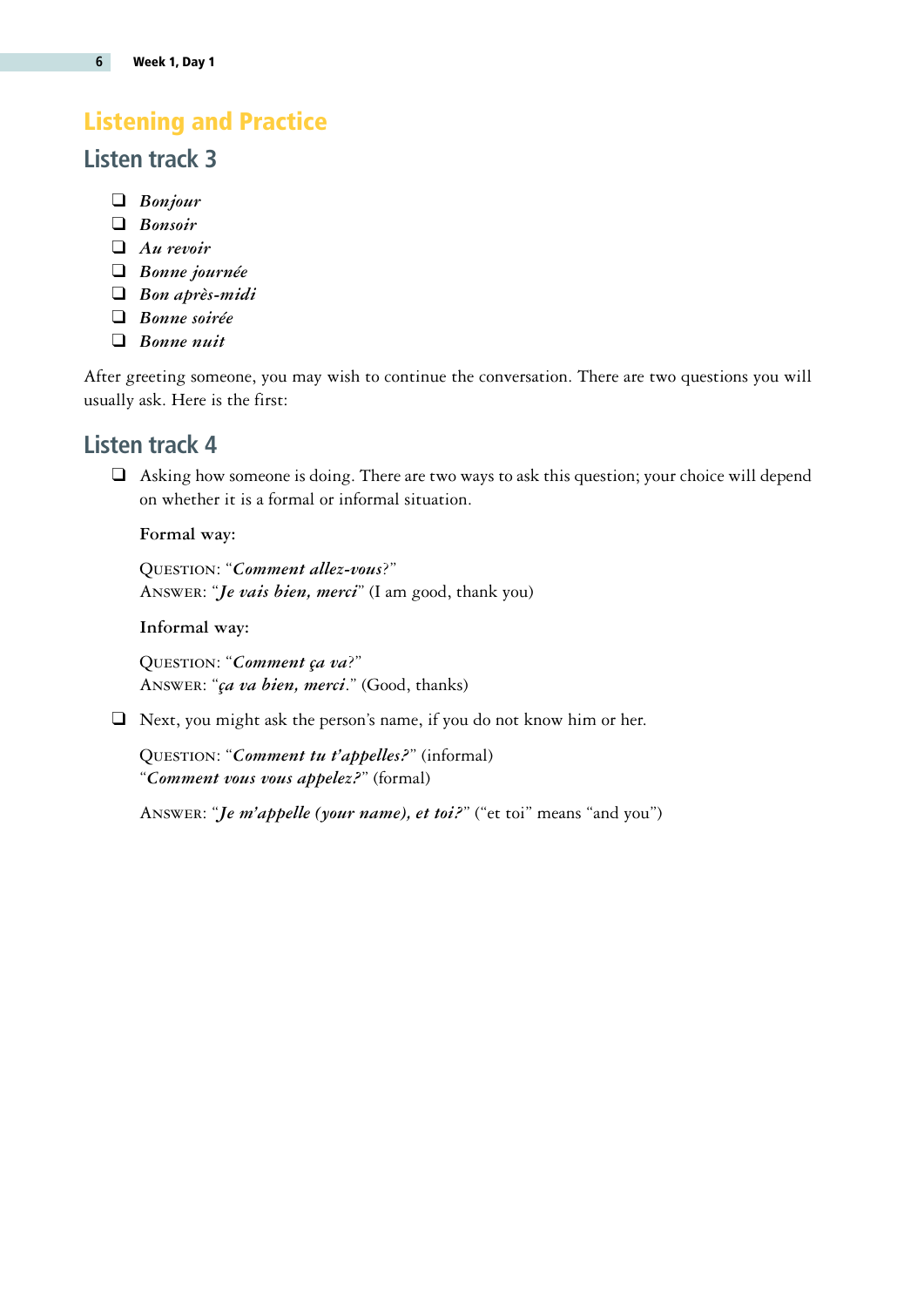## Pronunciation

Now, let's practice your pronunciation. Listen to the audio track (transcription below) and try to repeat the word.

## **Listen track 5**

Bonjour = Hello Bonsoir = Good evening Au revoir = Goodbye Bonne nuit = Good evening

## **Formal situation:**

## **Listen track 6**

Comment allez-vous? (How are you?)

Bien, merci. (Good, thank you.)

Et vous? (And you?)

Très bien, merci. (Very well, thank you.)

## **Informal situation (with friends) Listen track 7**

Salut, Sharon ça va? (Hi, Sharon, how are you?)

Ca va bien. Et toi ? (I am good, and you?)

#### Pas mal. (**"Not bad," but in French it has a positive meaning.**)

Au revoir ! (See you again!)

A demain! (See you tomorrow!)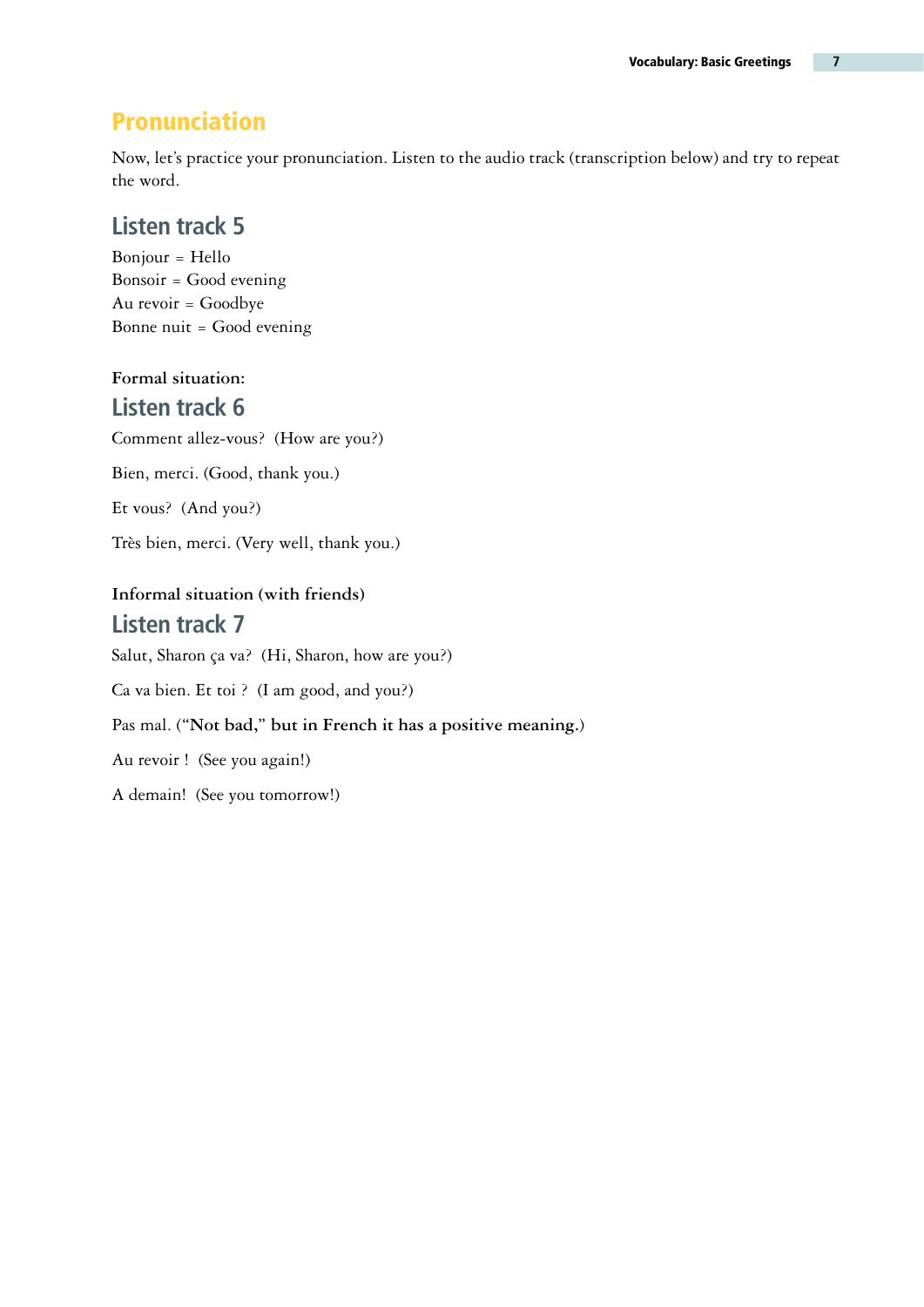#### **Exercises:**

*Let's begin with a simple exercise to help you memorize what you have just learned.*

#### **Fill in the gap:**

Sophie (Mrs): Bonjour Monsieur.

Jean Dubois (Mr): Madame.

Sophie: Comment allez-vous?

Jean Dubois: , merci, et vous?

Sophie: \_\_\_\_\_\_\_\_, merci.

Jean Dubois: Comment vous vous appelez?

Sophie: Sophie. ?

Jean Dubois: Je m'appelle Jean Dubois.

#### **Answers: Listen track 8**

Sophie (Mrs): Bonjour Monsieur. Jean Dubois (Mr): **Bonjour** Madame. Sophie: Comment allez-vous? Jean Dubois: **Bien**, merci, et vous? Sophie: **Bien**, merci. Jean Dubois: Comment vous appelez-vous? Sophie: Je m'appelle Sophie. Et vous? Jean Dubois: Je m'appelle Jean Dubois.

#### Translate from English into French:

#### Formal situation:

- Hello, Sir!
- Hello Sharon, how are you today?
- I am fine, and you?
- I am good, too.

#### One last question:

How do you say "What is your name?" in French?

#### Answer:

Comment vous appelez-vous? Additional Exercices:

#### Informal situation:

- Hi Claire.
- Hi Lisa.
- How are you?
- Not bad, and you?
- • Good.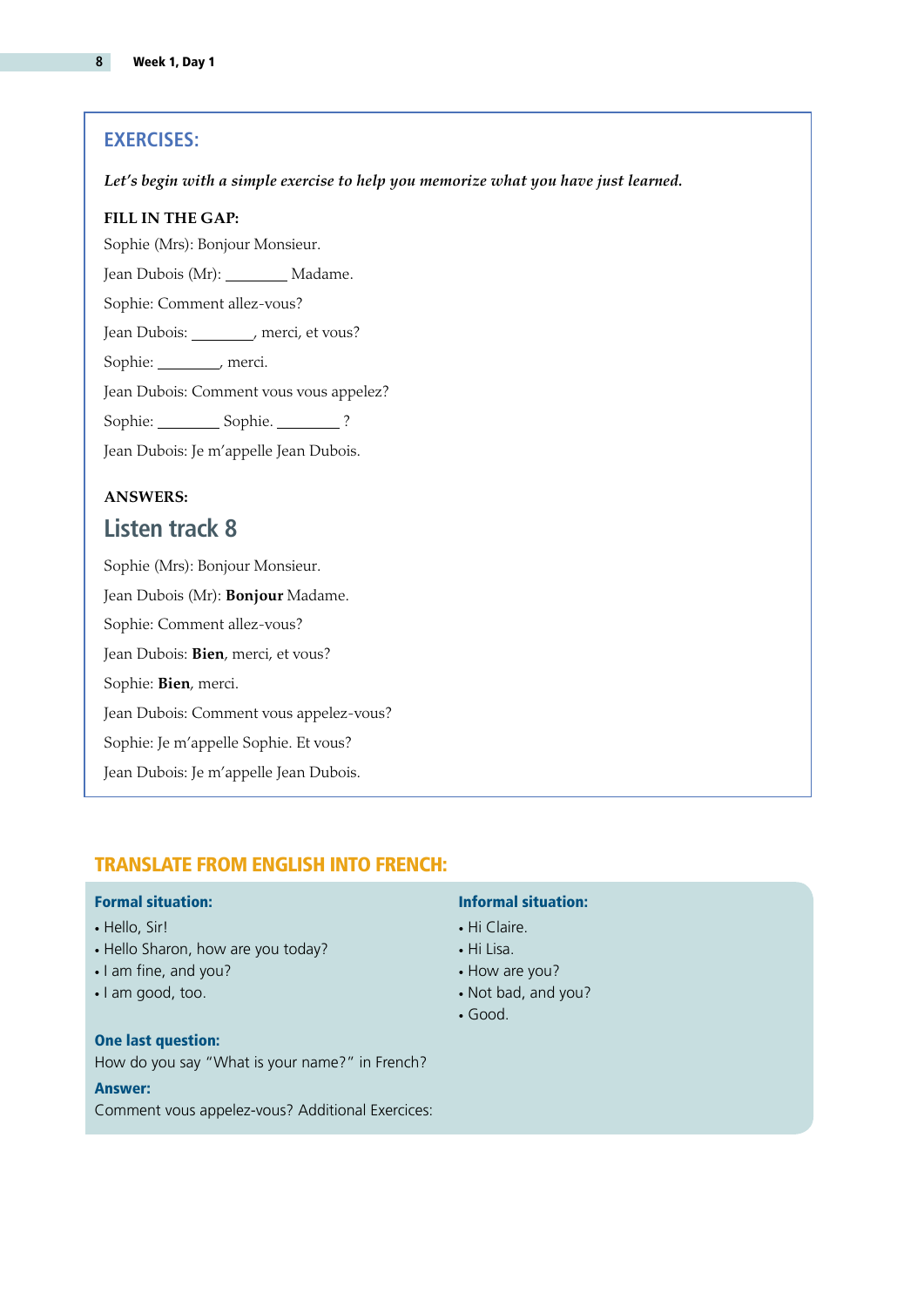#### <span id="page-8-0"></span>*Additional Exercises*

#### **Practice Corner -- Listening Part 1:**

#### **Listen track 9**

#### **Listen and repeat**

- ❑ Bonjour (Hello)
- ❑ Bonsoir (Good evening)
- ❑ Bonne journée (Good day)
- ❑ Bonne soirée (Good evening)
- ❑ Bonne nuit (Good night)
- □ Au revoir (Goodbye)
- ❑ Salut (Hi)
- ❑ Comment allez-vous? (How are you?)
- ❑ Comment ça va? (How are you?)
- ❑ À demain (See you tomorrow)
- ❑ À bientôt (See you soon)
- $\Box$  À tout à l'heure (See you later)
- $\Box$  À ce soir (See you tonight)
- ❑ Comment t'appelles-tu? (What is your name?)
- ❑ Comment vous appelez-vous? (What is your name?)
- ❑ Je m'appelle … et toi? (My name is... And you?)
- ❑ Quel âge as-tu? (How old are you?)
- ❑ J'ai … ans (I'm ... years old)
- ❑ Où habites-tu? (Where do you live?)
- ❑ J'habite à … (I live in ...)

## Practice Corner -- Listening Part 2

#### *Listen to the dialogue (***Track 10***) and answer the questions below. If it is too difficult, read the transcription without the translation and try to answer the questions.*

#### **Questions about the dialogue:**

Comment s'appelle la femme ? *(What is the woman's name?)* 1) Sophie 2) Anna 3) Jeanne 4) Manon

Comment s'appelle l'ami de la femme ? *(What is the name of the woman's friend?)* 1) Jean 2) Gilbert  $3$ ) Pierre 4) Eric

Comment va Pierre ? *(How is Pierre?)* 1) Mal *(bad)* 2) Bien *(fine)* 3) Pas très bien *(not very good)* 4) Super bien *(very good)*

**Réponses/ Answers:**  $1 - 3 - 2$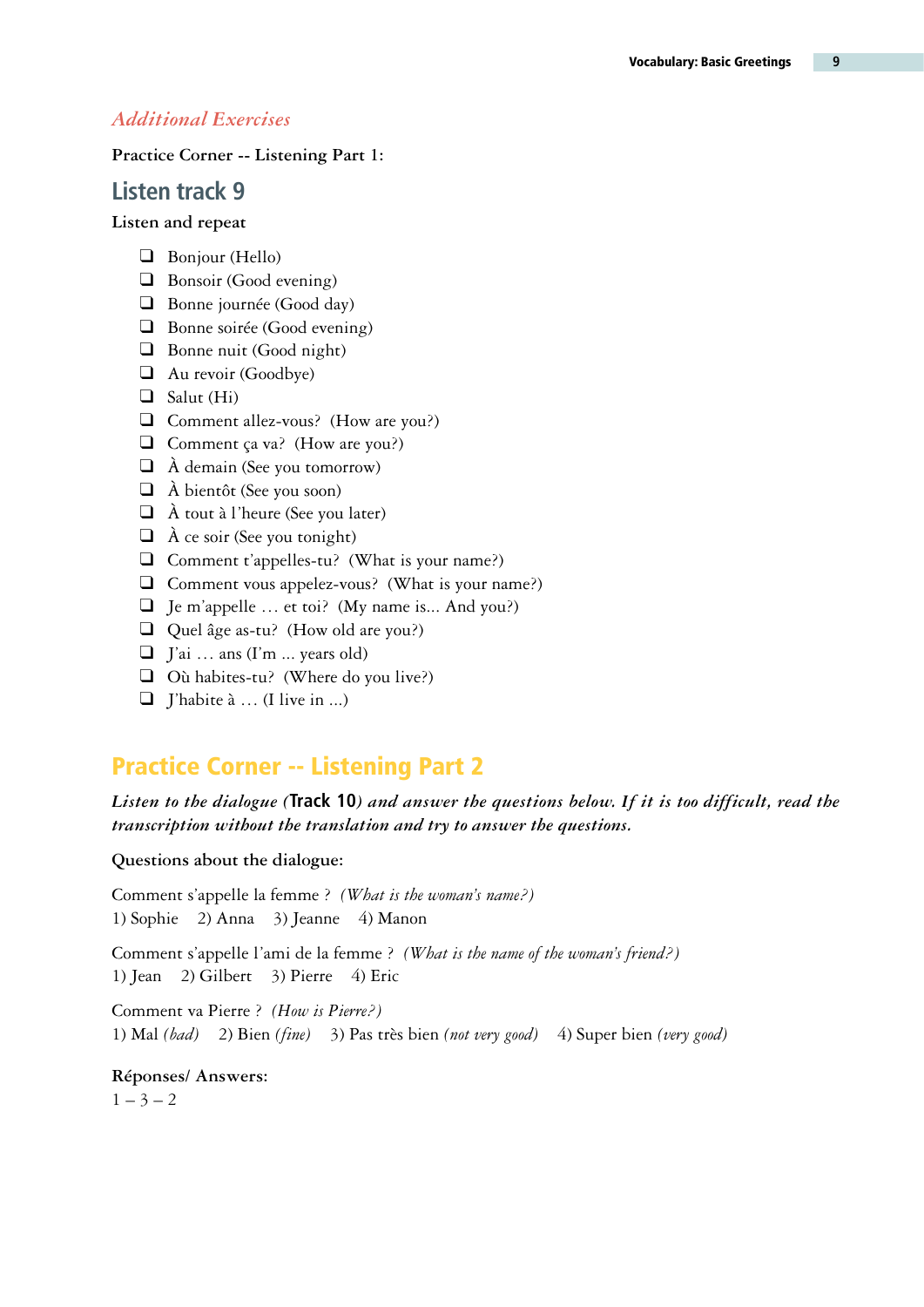## **Transcription**

## **Listen track 10**

Woman: Salut, Martin! (Hi, Martin!) Man 1: Salut, Sophie! Ca va? (Hi, Sophie! How are you?) Woman: Je vais bien, et toi? (I'm fine, and you?) Man 1: Ca va aussi. C'est ton ami? (I'm fine too. Is he your friend?) Woman: Oui, c'est mon ami. Il s'appelle Pierre. (Yes, he is my friend. His name is Pierre.) Man 1: Bonjour, Pierre. Comment vas-tu? (Hello, Pierre. How are you?) Man 2: Je vais bien, merci. Bonne journée! (I'm fine, thank you. Have a good day!) Man 1: A toute à l'heure! (See you later!)

## Writing Corner

Write a dialogue based on the time of the day (morning, noon, afternoon, evening/night). Example:

## **Listen track 11**

#### **Le Matin (Morning):**

- ❑ Bonjour tout le monde. (Hello everyone.)
- ❑ Bonjour. (Hello.)
- ❑ Comment t'appelles-tu? (What is your name?)
- ❑ Je m'appelle Adèle. (My name is Adèle.)
- ❑ Bonjour Adèle. Et toi? (Hello Adèle. And you?)
- ❑ Je m'appelle Michel. (My name is Michel.)
- □ Bonjour Michel. (Hello Michel.)
- ❑ Bonjour. (Hello.)
- ❑ Comment allez-vous? (How are you?)
- $\Box$  Ça va bien merci, et toi? (I am fine, thank you, and you?)
- $\Box$  Ça va. Je suis en pleine forme ce matin. (I'm fine. I'm in top form this morning.)
- □ Bien, bonne journée alors. (Good, have a good day then.)
- ❑ Bonne journée à toi aussi. (Good day to you, too.)

## **Listen track 12**

#### **À Midi (Noon):**

- ❑ Salut! (Hi!)
- ❑ Salut! Il est midi, je vais rentrer pour déjeuner. (Hi! It's noon, I will go home to lunch.)
- ❑ Où habites-tu? (Where do you live?)
- ❑ J'habite près d'ici. (I live near here.)
- ❑ Bon appétit alors. (Enjoy your meal then.)
- ❑ Bon appétit à toi aussi et bonne après-midi tout le monde. (Enjoy your meal too and good afternoon everyone.)
- ❑ Merci, au revoir. (Thank you, goodbye.)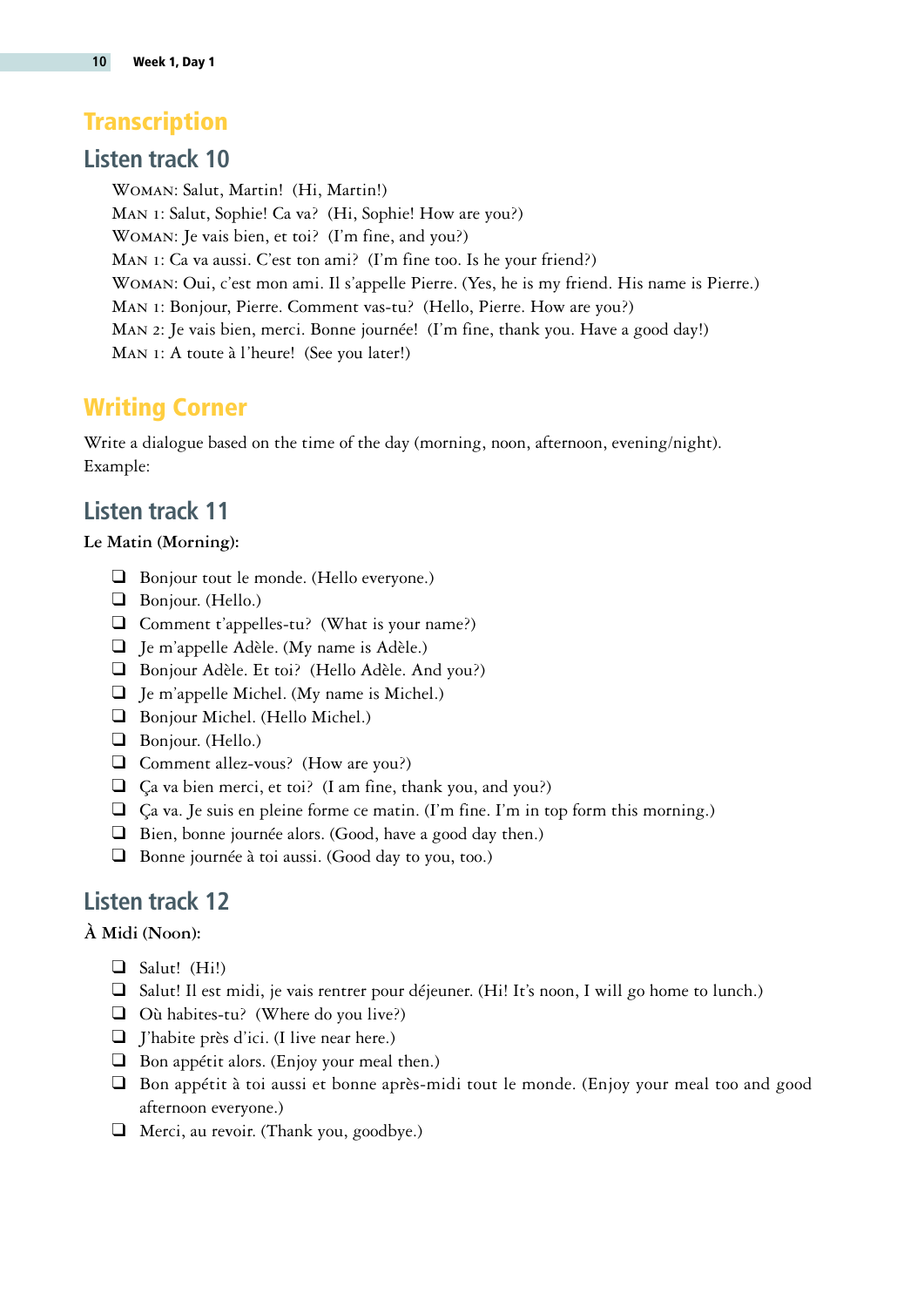## **Listen track 13**

#### **L'après-midi et le Soir (Afternoon and Evening):**

- ❑ Bonsoir les amis. (Good evening friends.)
- ❑ Bonsoir. (Good evening.)
- ❑ Tout va bien? (All is well?)
- ❑ Ça marche, merci. (It is, thank you.)
- ❑ Très bien, je vous souhaite une bonne continuation alors. (Well, I wish you good luck then.)
- ❑ Au revoir, et bonne soirée. (Goodbye and good evening.)
- ❑ Merci, à demain tout le monde. (Thank you, see you tomorrow everyone.)

## **Listen track 14**

**La nuit (Night):**

- ❑ Bonsoir. (Good evening.)
- ❑ Bonsoir, comment s'est passée ta journée? (Good evening, how was your day?)
- ❑ Très bien merci. (Very well, thank you.)
- ❑ Bien, il est tard: je te souhaite une bonne nuit. (Well, it's late: I wish you all a good night.)
- ❑ Bonne nuit à toi aussi. (Good night to you too.)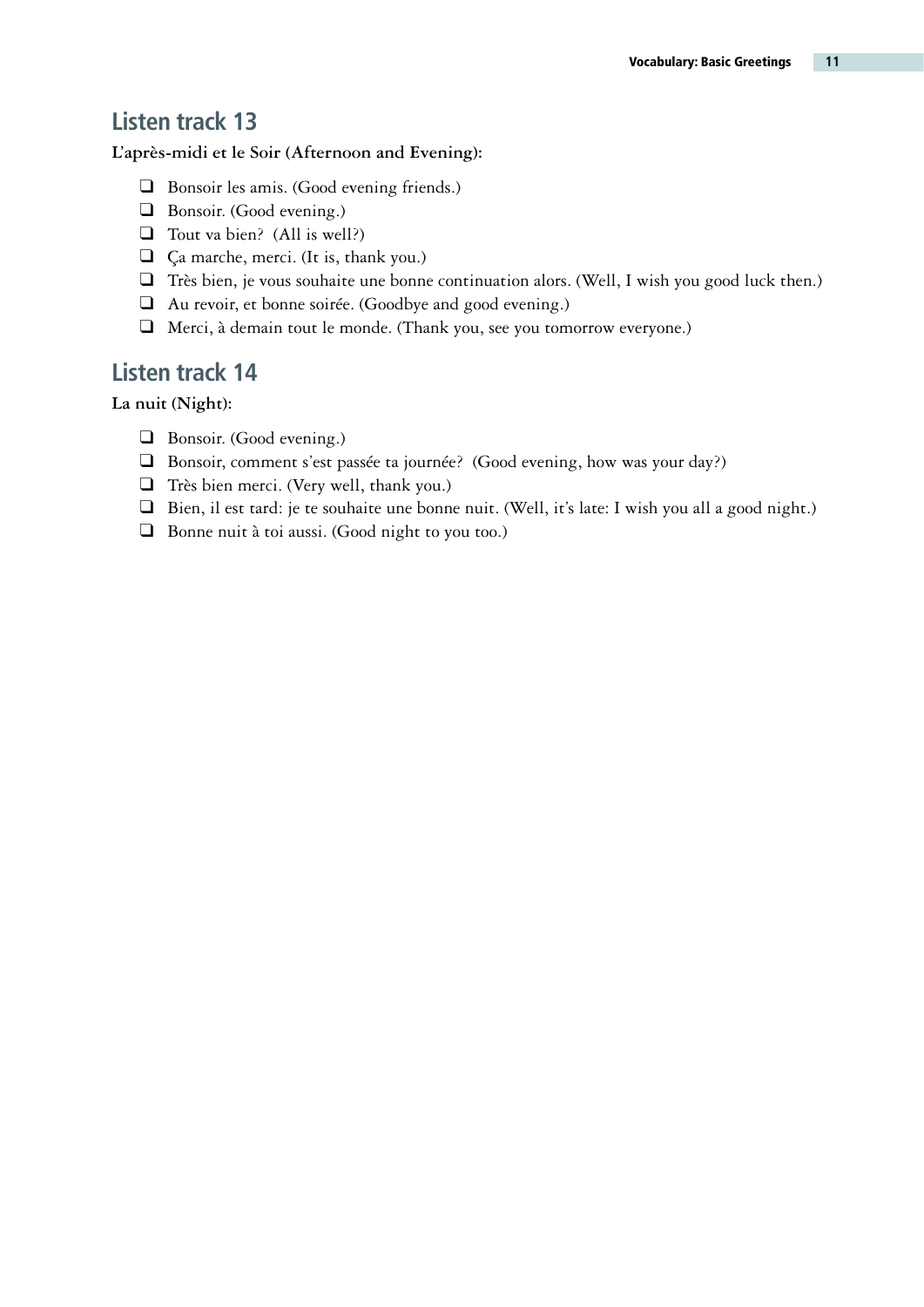## Vocabulary Corner

Relier la bonne expression avec le temps correspondant par des flèches. *Link the expression/word with the corresponding time.*

#### *Pour saluer:*

| <b>Expression</b> | <b>Time</b> |
|-------------------|-------------|
|                   | Midi        |
| Bonjour           | Soir        |
| Bonsoir           | Matin       |
|                   | Nuit        |
|                   | Après-midi  |

#### *Pour se quitter:*

| <b>Expression</b> | <b>Time</b> |
|-------------------|-------------|
| Bonne soirée      | Midi        |
| Bonsoir           | Soir        |
| Bonne nuit        | Matin       |
| Bonne après Midi  | Nuit        |
| Au revoir         | Après midi  |
|                   |             |

#### **Réponses:**

## **Listen track 15**

#### ❑ Bonjour -- Midi

- ❑ Bonsoir -- Soir
- ❑ Bonjour -- Matin
- ❑ Bonsoir Nuit ou le soir
- ❑ Bonne Soirée Nuit
- ❑ Bonsoir Après -- midi, Nuit, Soir
- ❑ Bonne-Nuit- Good Night
- ❑ Bonne Après-Midi Midi / Après-Midi
- ❑ Au Revoir (toute situation)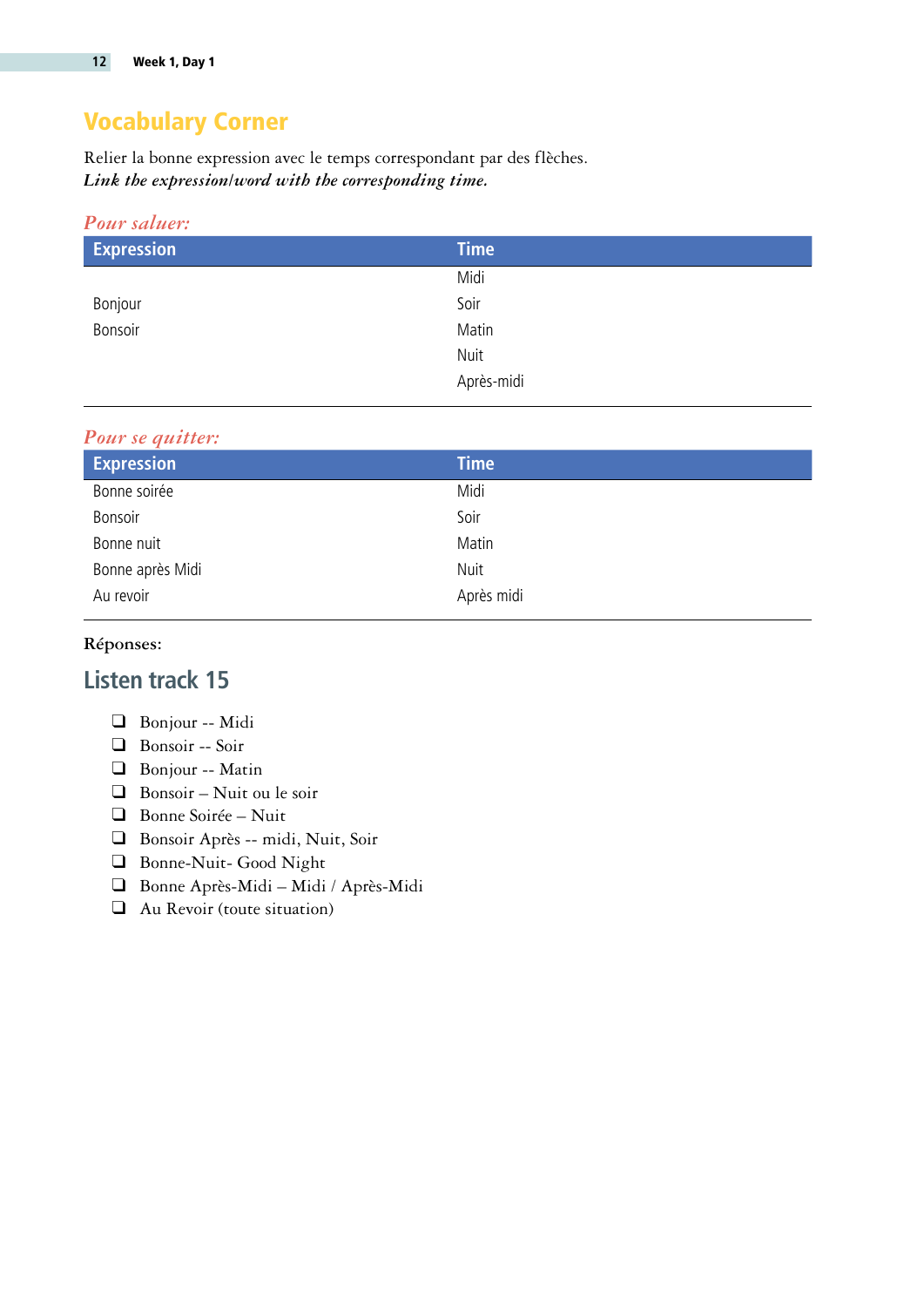## <span id="page-12-0"></span>Grammar Corner (fill in the blanks)

**Remplissez par/Fill in with: appelles, habites, allez, appelez, appelle, habite, âge.**

## **Listen track 16**

Comment  $t'$  -tu? Je m' \_\_\_\_\_\_\_ Marie et vous, comment vous vous \_\_\_\_\_\_\_ ? Je m'<sub>\_\_\_\_\_\_</sub>\_\_\_\_\_\_\_\_\_\_ Anne. Quel \_\_\_\_\_\_\_ as-tu? J'ai seize ans et toi? J'ai dix-sept ans.  $O\hat{u}$  \_\_\_\_\_\_\_\_\_ tu? J'<sub>11</sub> à Paris.

#### **Réponses:**

Appelles- appelle-appelez-appelle-âge-habites-habite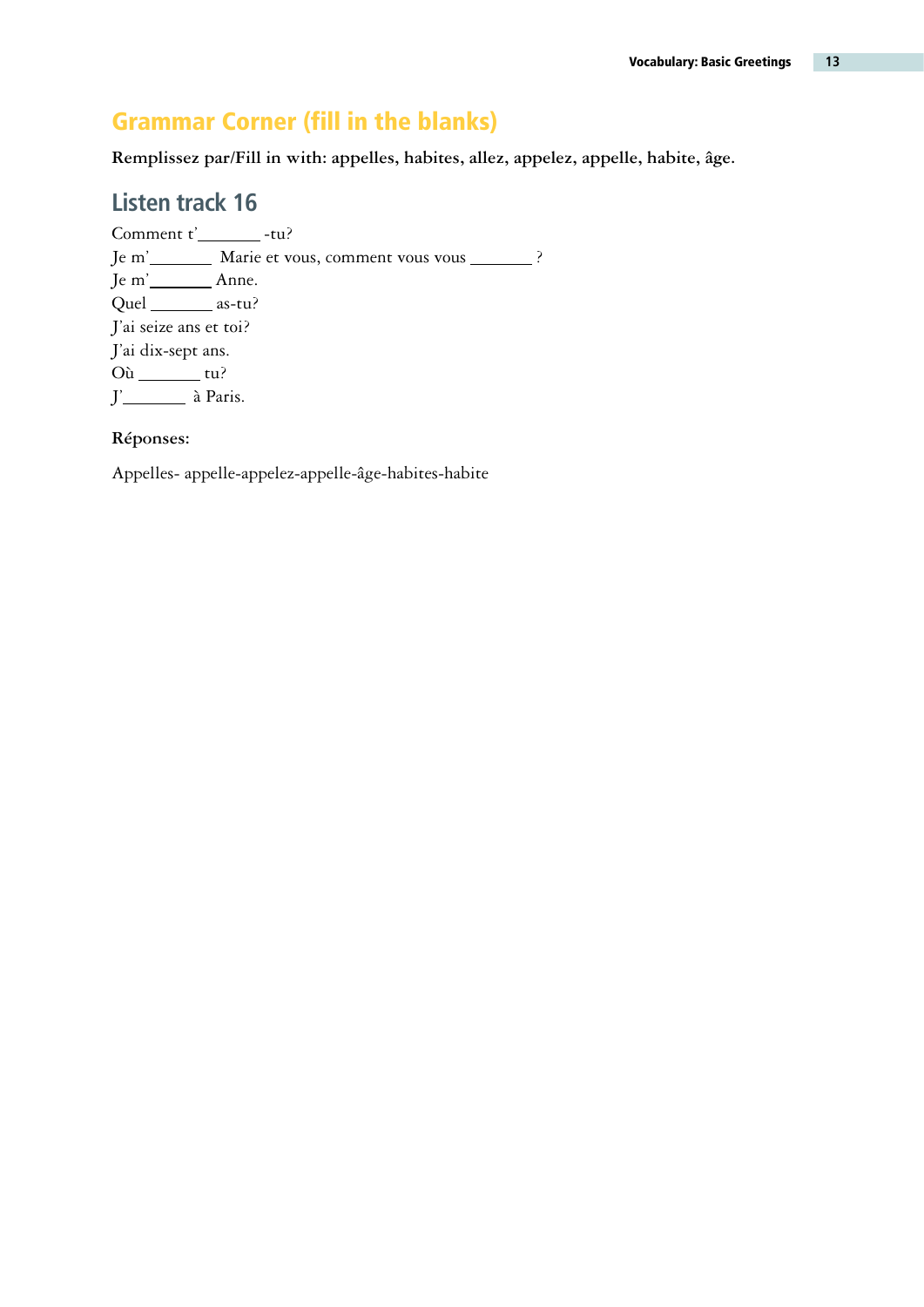## <span id="page-13-0"></span>Additional Vocabulary

### **Listen track 17**

Bonjour **Hello** Salut **History of the Salut** History of the Salut **History of the Salut** History of the Salut **History of the Salut** Au revoir **Au revoir Goodbye** A bientôt See you soon À demain See you tomorrow  $\lambda$  tout à l'heure  $\lambda$  is the set of  $\lambda$  see you later A plus tard See you later Oui Yes Non Note that the *No*n Note that the *No*n Note that the *No*n Note that the *No*n Note that the *No*n Note that the *No*n Note that the *No*n Note that the *No*n Note that the *No*n Note that the *No*n Note that the *Non* S'il vous plaît en entremaine de la plantie de Please Merci **Thank you** Merci beaucoup and the state of the Thank you very much Je ne sais pas I don't know Excusez moi Excuse me Et toi? And you (informal) Et vous? And you (formal) Comment ça va? A Comment ça va? Comment allez-vous? Comment allez-vous? Quel âge as-tu? How old are you? (informal) Quel âge avez -vous? The same state of the How old are you? (formal) J'ai 15 ans. I am 15 years old. Où habites-tu? Where do you live? (informal) Où habitez-vous? Where do you live? (formal) J'habite à Paris **I live in Paris** I live in Paris Quelle est ta nationalité? Comme and the Muslim What is your nationality? Quelle est votre nationalité? What is your nationality? (formal) Je suis français ou française **I am French** Je suis anglais ou anglaise I am English Je suis canadien ou canadienne I am Canadian Je suis américain ou américaine **I am American** Quel est ton numéro de téléphone (portable)? What is your phone number? Je m'appelle \_\_\_\_\_\_\_\_\_. All and the My name is \_\_\_\_\_\_\_\_\_. enchanté d'animatique de la contraste de la proponent de la Nice to meet you Comment vous appelez-vous? What's your name?(formal) Quel est votre nom? What's your name? (formal) Je ne parle pas très bien français **I don't speak French very well**. Bonsoir **Good evening/night**